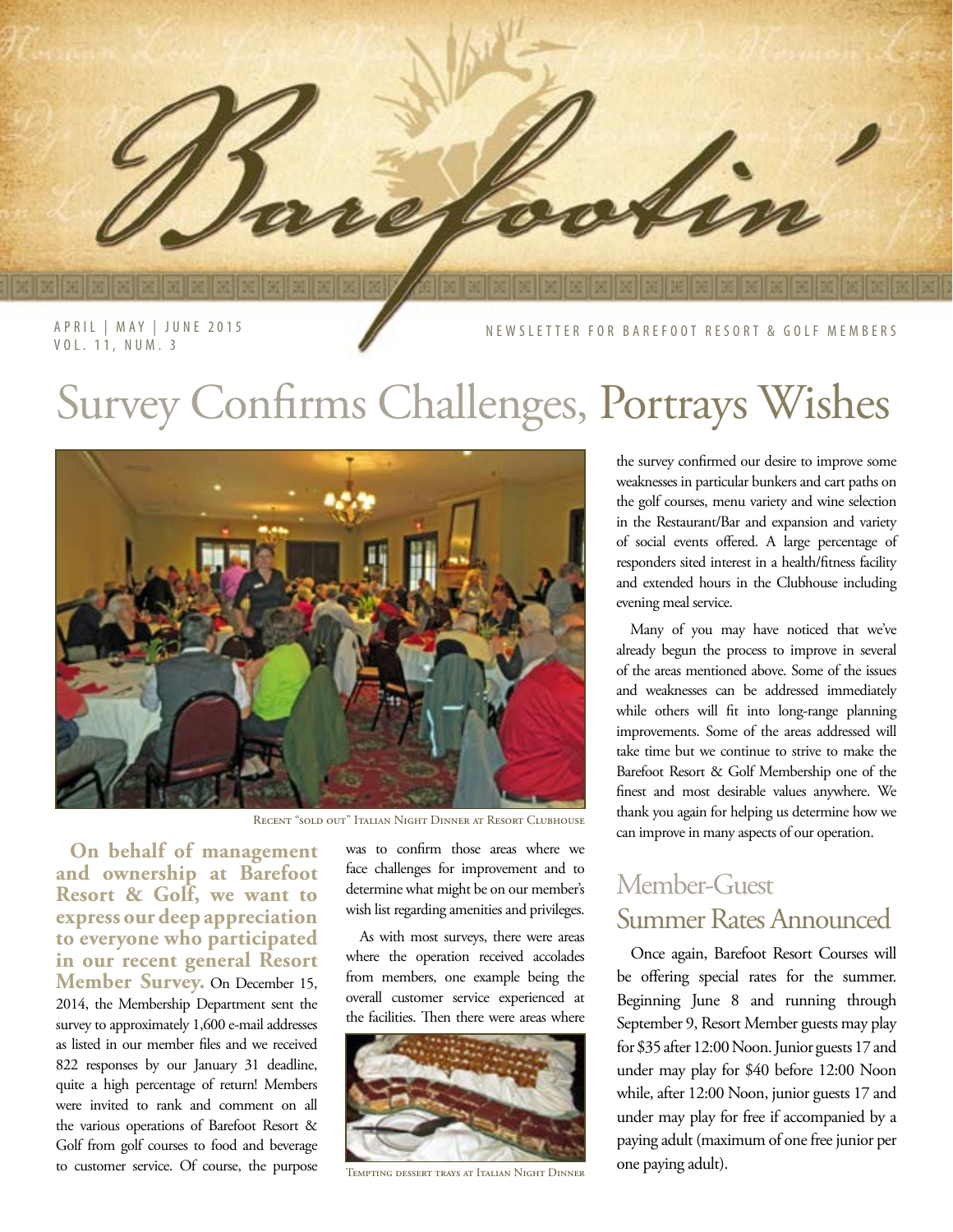## Monday After the Masters Returns to Dye Club

**Having established itself as one of the most admired and successful charity tournaments in the country, the Hootie and the Blowfish Monday After the Masters Tournament returns to Barefoot Resort & Golf's Dye Club on April 13, 2015.** The Tournament invites celebrity athletes, other celebrities and professional golfers to join with amateur partners on teams for an entertaining 18-hole competition. The mission is to raise funds for the Hootie and the Blowfish Foundation with gifts

going to deserving organizations especially in the education area and distributed through the South Carolina Community Foundation. The Foundation also supports the South Carolina Junior Golf Association.

The Tournament has become a favorite spectator event on the Grand Strand averaging over 6,000 fans for several years in a row. Attendees experience some excellent golf while the relaxed atmosphere makes for some interesting entertainment from both golfers and celebrities. In addition to the Hootie Band Members, past participants include Johnny Bench, John Elway, Brett Favre, Dan Marino, Jim McMahon, Alice Cooper, Samuel L. Jackson and Bill Murray with golfers Fred Couples, John Daly, Laura Davies, Jim Furyk, Jay Haas, J.B. Holmes, Dustin Johnson, Matt Kuchar, Kristy McPherson,



Newly appointed Ryder Cup Captain and Barefoot Course Designer Davis Love III has committed to playing the 2015 MAM Tournament

Arnold Palmer, Annika Sorenstam, D.J. Trahan and Tom Watson to name a few. Davis Love III recently committed to playing in the 2015 event.

General admission tickets for the tourney now sell out in less than twenty-four hours and the VIP packages have also been selling out quickly as of late. On tournament day, gates open at 8:00 AM. Entry to the Dye Club is available through shuttle service to and from the parking area of Barefoot Landing near the House of Blues and Alabama Theatre. For volunteer and other information and a complete event schedule, go to the tournament WEB site, www.hootiegolf.com. Please remember that no bags or backpacks larger than 8x8x8 are allowed on site and spectators are limited to bringing no more than two (2) pieces of memorabilia.

# More Discounts, New Tournament Added



The Palace Theatre offers a variety of shows throughout the year

**All Barefoot Resort & Golf Members are invited to participate in a discount program offered by the Palace Theatre in Myrtle Beach.**

Receive \$5.00 off adult tickets for any House Show by using the code BRG15 when calling the Palace Box Office at 843-448-9224. This discount may not be used along with any other discount available. The Palace offers some great shows throughout the year and we are very appreciative of their generous bargain for our Barefoot Members. Check out the theatre's schedule of shows at palacetheatremyrtlebeach.com

Have you been thinking about trying some serious off-shore fishing? There are many charter companies in the area but we've arranged for Barefoot members to receive a 10% discount off all fishing charters arranged through North Myrtle Beach Fishing Charters. To explore the charter company's options, call 843-907-0064 or visit www.northmyrtlebeachfishingcharters.com.

Sign up begins April 1 for the first annual Summer Solstice Tournament scheduled for June 21 with a 1:00 PM shotgun start on the Love Course. The event features a four-man scramble format for Golf Members only. Plans include a pre-tournament social and outside cookout following golf. Cost is \$60 per person. Get your team together and be the first to put your names on the coveted trophy. Tournament enrollment is only available in person in the Pro Shop or by printing off the enrollment form from the www. barefootgolf.com web site.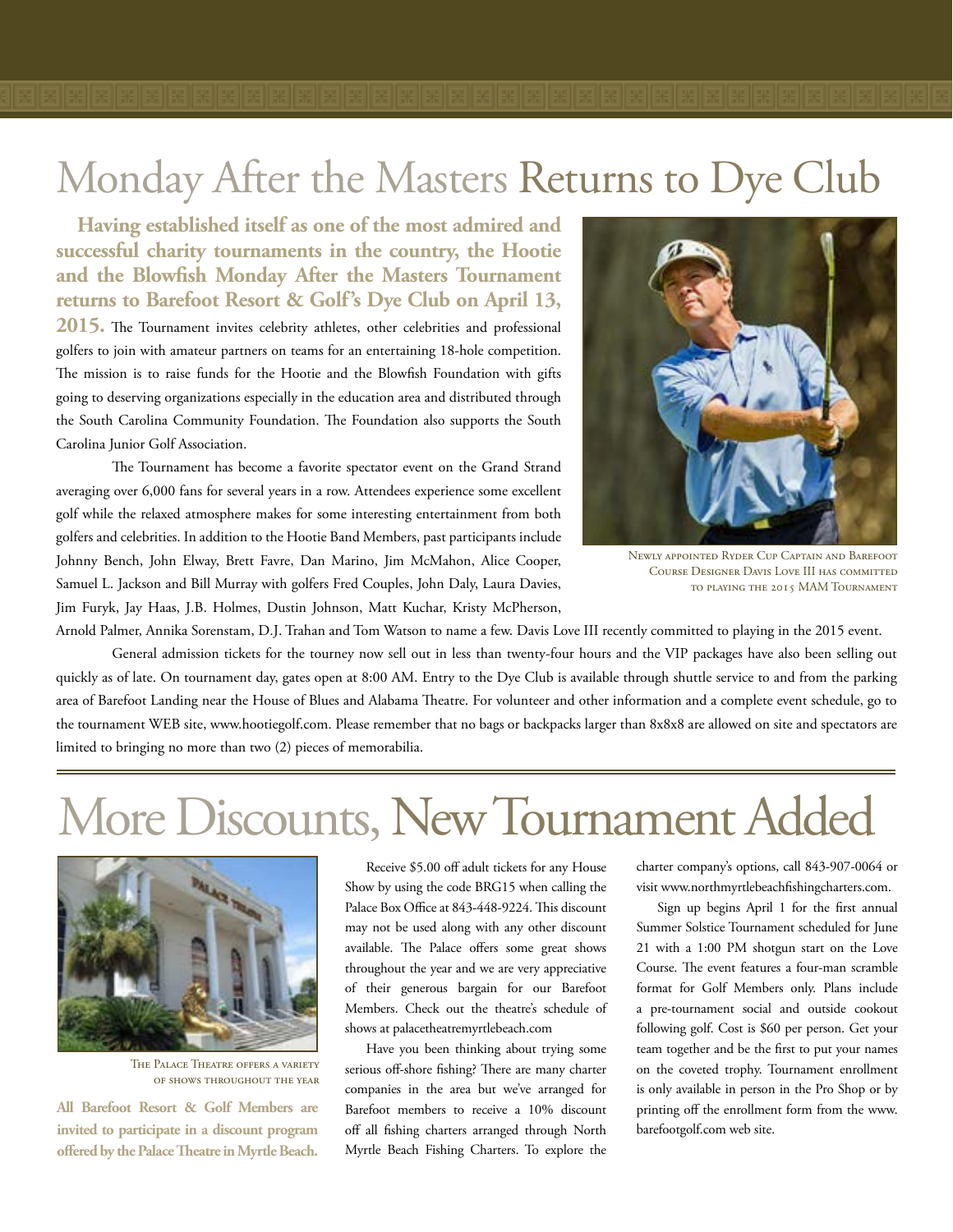## Message from the Director of Maintenance



Maintenance renovated the greenside bunker on Love Hole No. 1

Spring is finally here and I would like to update everyone on some of the projects we've been working on. This past winter our staff spent a lot of time cutting down trees and clearing underbrush to increase airflow throughout the golf courses. We've also repaired several sections of cart paths that were in disrepair. This spring we are purchasing a root pruner that will extend the life of our cart paths. Tree roots are the main cause of the damage and this machine will allow us to keep them under control for an extended period of time. We were also able to restore several of the bunkers and will continue to do so as we move forward. You may also notice that we have continued to work on brick paving in high traffic walkup areas. This adds a nice aesthetic touch in what used to be areas of worn out turf. Finally, we will be aerating our greens based on the following schedule this summer: Fazio course 6/8-6/11, The Dye Club 6/22-6/25, Norman course 7/6-7/9 and the Love course 7/20-7/23. Please plan accordingly as it normally takes up to two weeks for our green surfaces to heal after this process. Thank you for your continued patronage of our courses and enjoy the summer golf season.

> Sincerely, John Hughes Director of Golf Maintenance





### Operational Change at Resort Driving Range

Management would like to update the membership on a recent change in operations at the Resort Driving Range. We have implemented the use of yellow range balls for practice at the chipping green. These balls are for short game practice and will not be used for full shots at any time. The balls will be available at the green at no charge for any of you looking to work on your short game.

We would also like to remind all members that range balls are only complimentary prior to your prebooked round of golf. Any member or guest of Barefoot member using the range without having a scheduled tee time will be charged by the range attendant for practice balls at the appropriate rate.

### New Calendar of Events Makes It Easy

The best and easiest way for members to keep up with golf and social events at Barefoot Resort and Golf is to make it a habit to check out our new "Calendar of Events" available on the www.barefootgolf.com web site. It is also our goal to include events happening in the region which might be interesting and worth considering. We hope that all members will make this calendar their "go to source" for all events relating to membership. We will continue to promote events by e-mail blasts and newsletters but are depending heavily on this calendar to keep everyone up to speed on Barefoot happenings. **Go to www.barefootgolf.com, on the home page click on "Members Tab", click on "Calendar of Events", and then click on each event for more details, if available.** Please know that this calendar is still a work in progress as we continue to add events and develop the format and ease of use.

### Additional Account and Dues Payment Options

We are pleased to announce that Barefoot Resort & Golf Members may now have account charges and dues payments drafted from their bank accounts or with Discover Card. In the past, we've only accepted MasterCard, VISA and American Express for charges and dues. Members may now switch by providing our Accounting Dept. with the bank name, nine-digit routing number and the account number associated with a bank account. Members may also switch to Discover Card by providing that new account number. To change the way your payments are drafted, please call Wes Nelson in Accounting at 843-390-3109. He will provide a form for you to fill out and return. Many of you have asked for this convenience and we hope these new options will enhance your membership experience at Barefoot Resort & Golf.